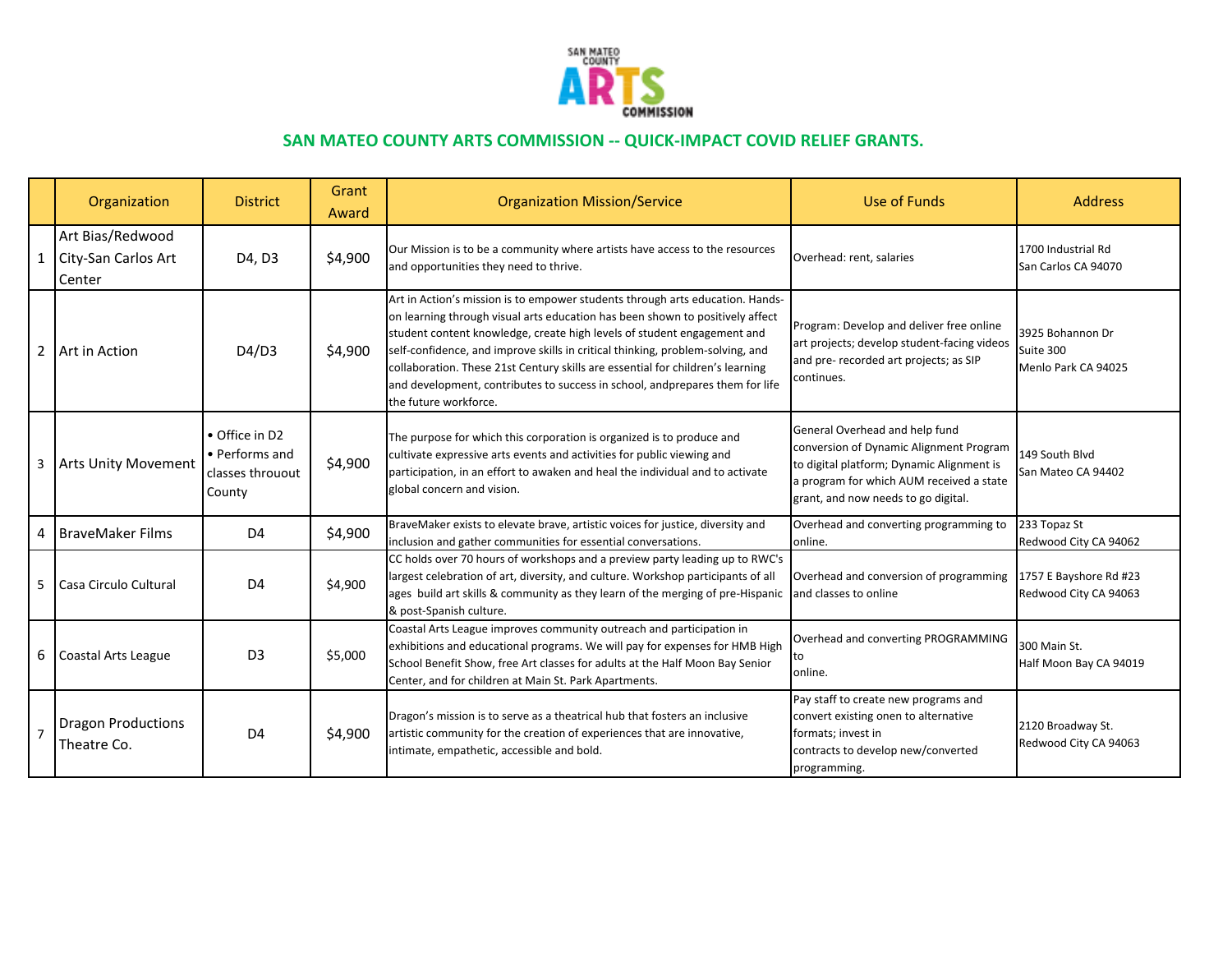| 8  | <b>EPA CENTER FOR</b><br><b>ARTS</b> | D <sub>4</sub>                                                        | \$4,900 | EPACENTER is a creative youth development organization that helps<br>underserved youth in East Palo Alto amplify their talents, realize their<br>potential, and impact their world through art and design. EPACENTER<br>engages youth, ages 12-25 in a range of creative youth development<br>programs to develop their intrinsic voices, their sense of creative agency, and<br>the creative, critical thinking and socio-emotional skills they need to succeed.                                                               | Overhead: salaries for EPA artists to teach<br>youth in online classes; engage youth<br>through Creative Resiliantice Iniative<br>Program. | 1765 East Bayshore Road #34<br>East Palo Alto CA 94303 |
|----|--------------------------------------|-----------------------------------------------------------------------|---------|---------------------------------------------------------------------------------------------------------------------------------------------------------------------------------------------------------------------------------------------------------------------------------------------------------------------------------------------------------------------------------------------------------------------------------------------------------------------------------------------------------------------------------|--------------------------------------------------------------------------------------------------------------------------------------------|--------------------------------------------------------|
| 9  | <b>Fuse Theatre</b>                  | D4/D3                                                                 | \$5,000 | FUSE Theatre makes socially responsible and community-engaging theatre<br>that matters by creating collaborative theatre experiences that respect and<br>celebrate social awareness in an environment of inclusion.                                                                                                                                                                                                                                                                                                             | Overhead and conversion of programming<br>and classes to online                                                                            | 359 Ulmer Ct.<br>Redwood City CA 96061                 |
| 10 | Harmony Project Bay<br>Area          | • Office in D5<br>• Programs<br>throughout<br>County and<br>hospitals | \$4,900 | HPBA adds a new class of 22 3rd graders to their after-school program of<br>intensive, multi-year instrumental music ed. Works free of charge with<br>underserved youth who would not otherwise have access to quality arts ed.                                                                                                                                                                                                                                                                                                 | Overhead and conversion of programming<br>and classes to online                                                                            | 1000 Broadway St. #180<br>Oakland CA 94607             |
| 11 | <b>Hillbarn Theatre</b>              | D <sub>2</sub>                                                        | \$4,900 | Mission: To create theatre with the community, for the community,<br>Hillbarn's artistic inspiration is built on the core belief that theatre creates<br>community and therefore is primarily an event of civic engagement. As a non-<br>profit organization, Hillbarn Theatre is committed to:<br>• Entertaining through storytelling by providing accessible, high-quality,<br>theatre at affordable prices<br>• Educating students of diverse cultural and financial backgrounds in all<br>aspects of the<br>performing arts | Design and offer weekly PROGRAMMING<br>in acting/singing/dancig/comedy, script<br>writing for FC/SM School District.                       | 1285 East Hillsdale Blvd.<br>Foster City CA 94404      |
|    | 12 Kids & Art Foundation             | • Office in D1<br>• Performs and<br>programs<br>throuout County       | \$6,000 | Kids & Art Foundation promotes an integrated model--one where children<br>with cancer benefit from participation in the arts as part of the regular<br>treatment plan.                                                                                                                                                                                                                                                                                                                                                          | Overhead and conversion of programming<br>and to online                                                                                    | 1443 Howard Ave.<br>Burlingame CA 94010                |
| 13 | <b>Mannakin Theater</b><br>Dance     | D <sub>4</sub>                                                        | \$4,900 | Mannakin offers a 1st experience in ballet to 75 youth in EPA & East MP.<br>Children 6-11 participate in 5 sessions to learn basics ballet steps &<br>choreography to be performed in a professional Nutcracker production.                                                                                                                                                                                                                                                                                                     | Programming of dance and theater in EPA                                                                                                    | 1562 Shafter Ave.<br>San Francisco CA 94124            |
| 14 | Masterworks Chorale<br>Society       | • Office in D2<br>• Performs and<br>programs<br>throuout County       | \$6,000 | MWC inspires and engages the community through vibrant and expressive<br>music-making, striving to enrich the cultural tapestry of the Peninsula with<br>diverse, dynamic programs through concerts and educational outreach<br>programs.                                                                                                                                                                                                                                                                                       | Overhead and conversion of programming<br>and to online                                                                                    | P.O. Box 5465<br>San Mateo CA 94402                    |
| 15 | Music at Kohl<br>Mansion             | • Office in D1<br>• Performs and<br>programs<br>throuout County       | \$8,000 | Inspired by the belief that the arts strengthen communities, Music at Kohl<br>Mansion presents world-class chamber concerts in the historic Kohl Mansion<br>and music education in public schools on the San Francisco Peninsula.<br>Outreach programs provide access to interactive musical experiences for<br>diverse populations of all ages.                                                                                                                                                                                | Overhead and conversion of programming<br>to online                                                                                        | 2750 Adeline Dr.<br>Burlingame CA 94010                |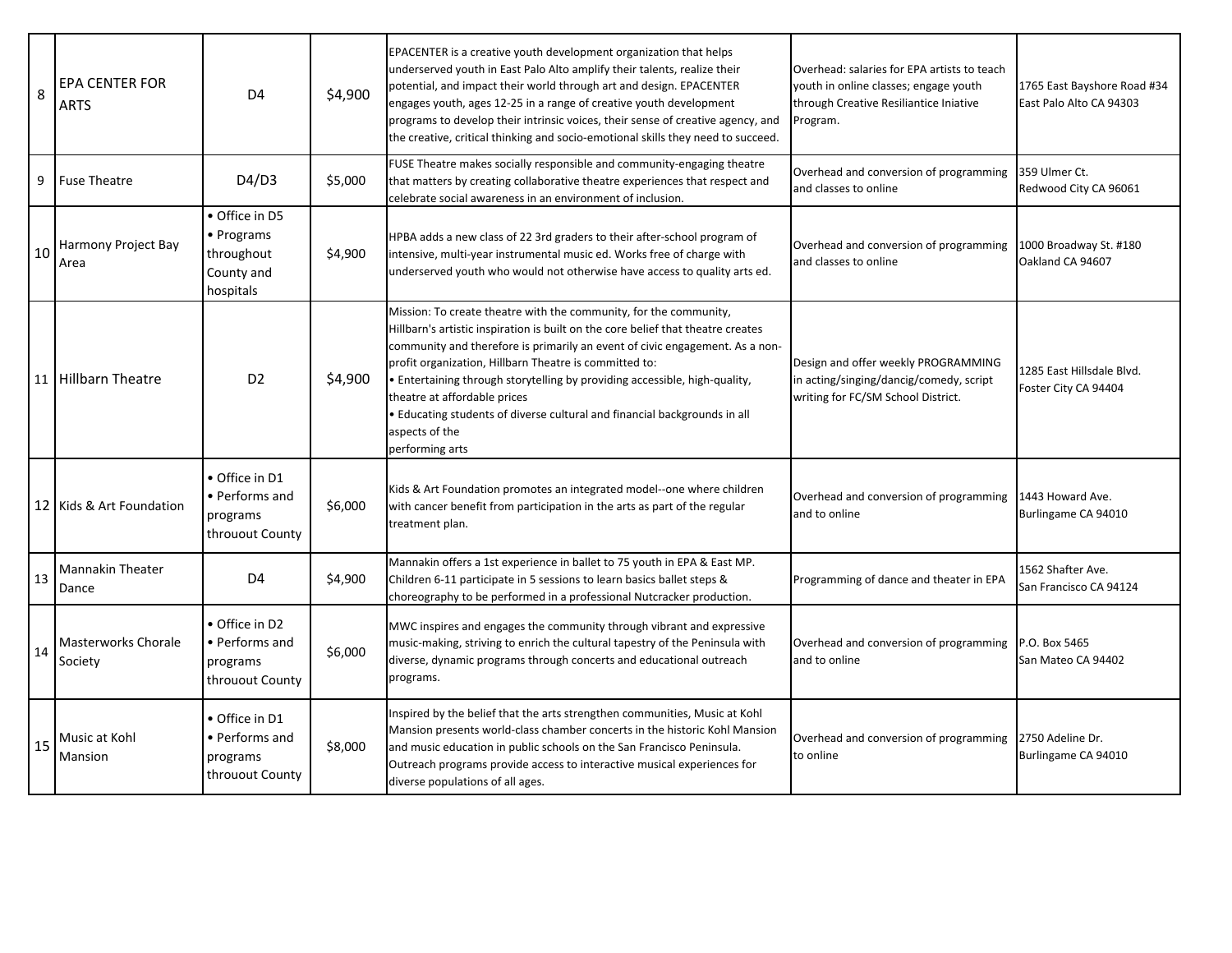|               | 16   Music for Minors                          | • Office in D3<br>• Programs<br>throuout County                 | \$4,900 | To nurture in children a lifelong love of music by providing quality music<br>education programs in schools.                                                                                                                                                                                                                                                                   | Overhead: maintain staff levels in support<br>of currented and pivoted programming;<br>acquisition of teaching resources,<br>production of virtual PROGRAMMING. | 1100 Industrial Rd #10<br>San Carlos CA 94070 |
|---------------|------------------------------------------------|-----------------------------------------------------------------|---------|--------------------------------------------------------------------------------------------------------------------------------------------------------------------------------------------------------------------------------------------------------------------------------------------------------------------------------------------------------------------------------|-----------------------------------------------------------------------------------------------------------------------------------------------------------------|-----------------------------------------------|
|               | 18   Peninsul Ballet Theatre                   | D <sub>2</sub>                                                  | \$8,000 | PBT provides classically based, varied repertoire and educational outreach<br>programs throughout no. Cala. We inspire passion for the performing arts in<br>audiences of all ages. With special care given to the spirit and diversity of the<br>individual artist, we strive for artistic excellence in the production of Dance<br>Theater.                                  | Overhead and conversion of programming<br>and classes to online                                                                                                 | 1880 So. Grant St.<br>San Mateo CA 94402      |
|               | 18 Peninsula Girls Chorus • Performs           | • Office in D4<br>throuout County                               | \$4,900 | For over 25 years, Peninsula Girls Chorus has fulfilled its mission to engage<br>the hearts and minds of girls from diverse backgrounds through a<br>comprehensive experience in choral music We believe in a chorus dedicated<br>exclusively to girls, and our vision is that they will live life more deeply<br>through their involvement and participation in choral music. | Overhead: pay staff. PROGRAMMING:<br>conversion to modular content.                                                                                             | 1443 Howard Ave.<br>Burlingame CA 94010       |
| <sup>19</sup> | Pescadero Education<br>Foundation              | D <sub>3</sub>                                                  | \$4,900 | PEF offers art related and culturally relevant enrichment activities to K-12<br>children of rural south coast SMCo, including art & ballet folklorico<br>instruction, art related field trips & the creation of an art mural.                                                                                                                                                  | Overhead and conversion of classes to<br>online                                                                                                                 | 620 North St.<br>Pescadero CA 94060           |
|               | 20 Pied Piper Players, Inc.                    | • Office in D2<br>• Performs and<br>programs<br>throuout County | \$4,900 | Pied Piper Players is a family theater company dedicated to the promotion of<br>confidence, community and excellence through the performing arts.                                                                                                                                                                                                                              | Convert Programming to online class<br>formats; Overhead (rent).                                                                                                | 1000 S. Amphlett Blvd.<br>San Mateo CA 94402  |
|               | 21 Quinteto Latino                             | D3/D4                                                           | \$4,900 | QL conducts an 8-week residency in music composition with 4 classrooms of<br>5th grade students at 2 RWC public schools. The residency ties into Quinteto<br>Latino's Mitos/Myths collaboration with world renowned composer Gabriela<br>Lena Frank.                                                                                                                           | Overhead and conversion of classes to<br>online                                                                                                                 | 185 Seminary Drive<br>Menlo Park CA 94025     |
|               | 22 Ragazzi Boys Chorus                         | • Office in D4<br>• Performs<br>throuout County                 | \$4,900 | Ragazzi educates boys to perform choral music to the highest standards of<br>excellence, instilling self-confidence, cooperation, leadership, sensitivity and<br>tenacity, building young men of character and distinction.                                                                                                                                                    | PROGRAMMING: transition to remote<br>learning; subscriptions to remote learning<br>platforms.                                                                   | 178-A Clinton St.<br>Redwood City CA 94062    |
| 23            | Redwood City Parks &<br><b>Arts Foundation</b> | D <sub>4</sub>                                                  | \$4,900 | Our mission is to advocate, advance, and develop support for parks,<br>recreational programming, community services, cultural activities, and the<br>arts in Redwood City and surrounding unincorporated areas.                                                                                                                                                                | Overhead and Program (mural tile)<br>expenses                                                                                                                   | 1400 Roosevelt Ave.<br>Redwood City CA 94061  |
| 24            | San Bruno Mountain<br>Watch                    | D <sub>5</sub>                                                  | \$4,900 | During field trips to SB Mountain, underserved youth are provided<br>opportunities to engage in creative expression in the outdoors via nature<br>journaling, environmental poetry, natural science illustration, land art, and<br>place-based music and theater.                                                                                                              | Overhead and traisiton of spring cancelled<br>program to Fall 2020                                                                                              | 44 Visitacion Ave #206<br>Brisbane CA 94005   |
| 25            | San Carlos Children's<br>Theatre               | D <sub>3</sub>                                                  | \$8,000 | San Carlos Children's Theater is a nonprofit organization committed to<br>educating youth in all aspects of theater production while nurturing creative<br>expression, self-confidence, teamwork, and an appreciation for the arts.                                                                                                                                            | Overhead and conversion of programming<br>and classes to online                                                                                                 | 828 Chestnut St.<br>San Carlos CA 94070       |
|               | 26 Sanchez Art Center                          | D <sub>3</sub>                                                  | \$4,900 | SAC's Postcards to Pacifica (P2P) fosters connection thru art & storytelling.<br>Goal: provide a positive and memorable way for community to engage and<br>create a sense of community through art.                                                                                                                                                                            | Overhead and conversion of programming<br>to online                                                                                                             | 1220 Linda Mar Blvd # B<br>Pacifica CA 94044  |